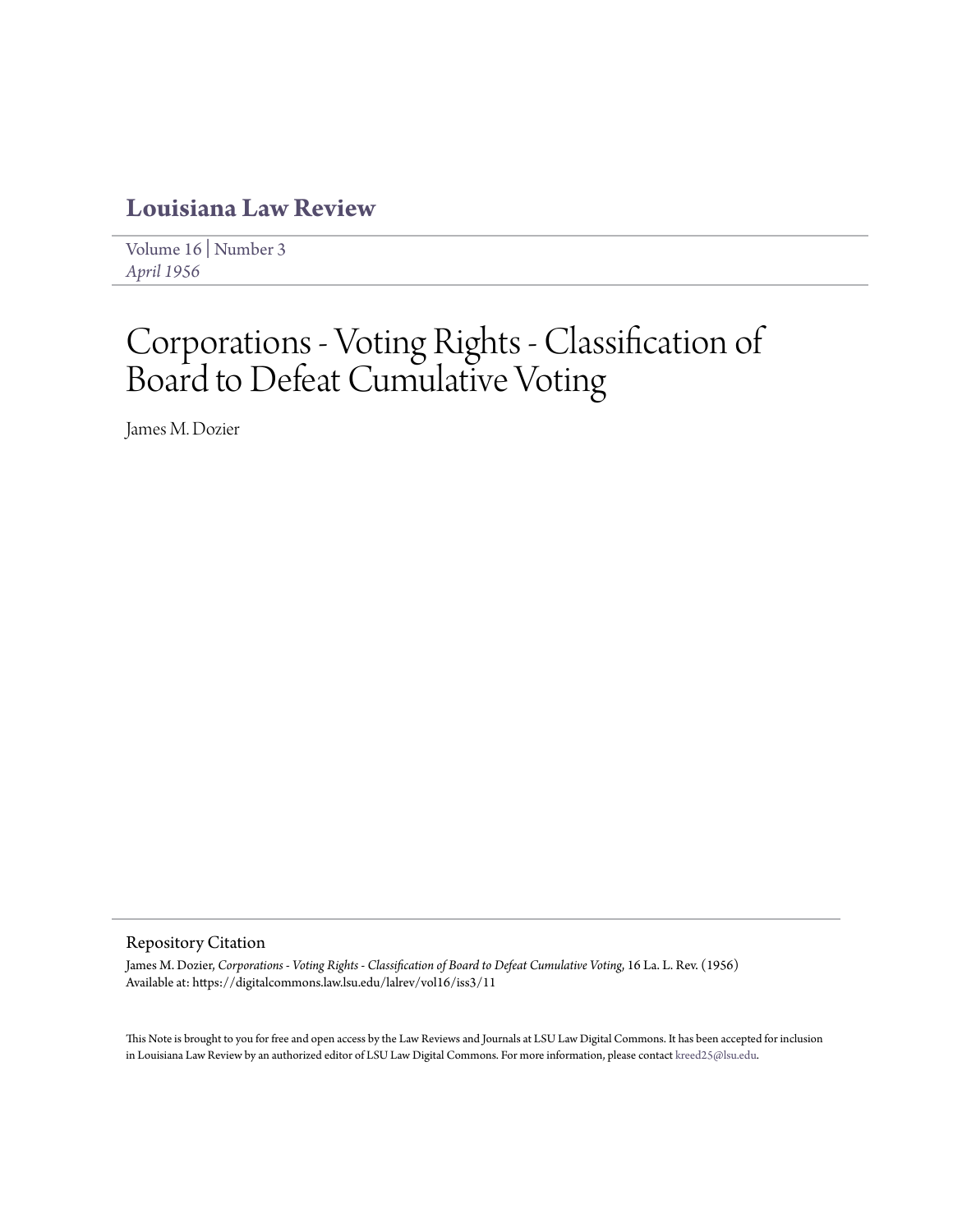# CORPORATIONS **-** VOTING RIGHTS **-** CLASSIFICATION OF BOARD TO **DEFEAT** CUMULATIVE VOTING

Two recent decisions involving the privilege of cumulative voting and its relationship to classification of directors, rendered **by** Ohio and Illinois courts, are worthy of note in connection with the Louisiana law on the subject. In *Humphreys v. Winous Co.'* the stockholders of an Ohio corporation adopted a resolution amending the code of regulations (by-laws) of the corporation so as to provide a classified board of directors consisting of three persons, one to be elected each year for a three-year term.2 Minority stockholders representing more than forty percent of the stock sought a declaratory judgment to determine the validity of the resolution. The trial court rendered judgment upholding the resolution. On appeal, *held,* reversed. Although Ohio statutory law3 then permitted unlimited classification of directors, to allow the election of a single director each year as sought to be done in the instant case would vitiate entirely the right to cumulative voting which is made mandatory by statute in Ohio. The Legislature could not have intended the permission to classify directors to nullify completely the cumulative voting right; therefore the by-law provision in question was invalid.

In *Wolfson v. Avery4* the board of directors of Montgomery Ward & Company, an Illinois corporation, was composed of nine members, divided into three classes of three members each. Each class was to be elected anuually for a three-year term. The statutory law of Illinois permitted classification of a board of directors of nine or more members.<sup>5</sup> However, the Illinois Constitution<sup>6</sup> guarantees to stockholders the right of cumulative voting in the election of directors. Plaintiff shareholders alleged that the statute permitting classification was contrary to the

- 4. **126 N.E.2d 701 (Ill. 1955). 5. ILL.** Bus. CoRp. **ACT** § **35.**
- 
- **6.** ILL. **CONST.** art. XI, § **3 (1870).**

**<sup>1. 57</sup>** Ohio **Op.** 44, **125** N.E.2d 204 (Ohio **App. 1955).**

<sup>2.</sup> Classification of the board of directors and "staggering" of the terms of the directors is a system by which the total number of directors are divided into several groups, called classes and designated Class **A** directors, Class B directors, Class **0** directors, etc. The terms of Class **A** directors expire at the end of the first year, those of Class  $B$  directors at the end of the second year, those of Class **0** at the end of the third year, etc. Thereafter, the term of each director will be as many years as there are classes, so that each year the directors of a different class, and only the directors of that class, are elected. Thus, the terms of the di-rectors are said to be "staggered." **BALLANTINE, CORPORATIONs** 404 (rev. ed. 1946) **;** Comment, 22 **U.** CHi. L. **REV. 751,** 754 **(1955). 3.** Ohio Rev. Code § 1701.64 (Page **1953).**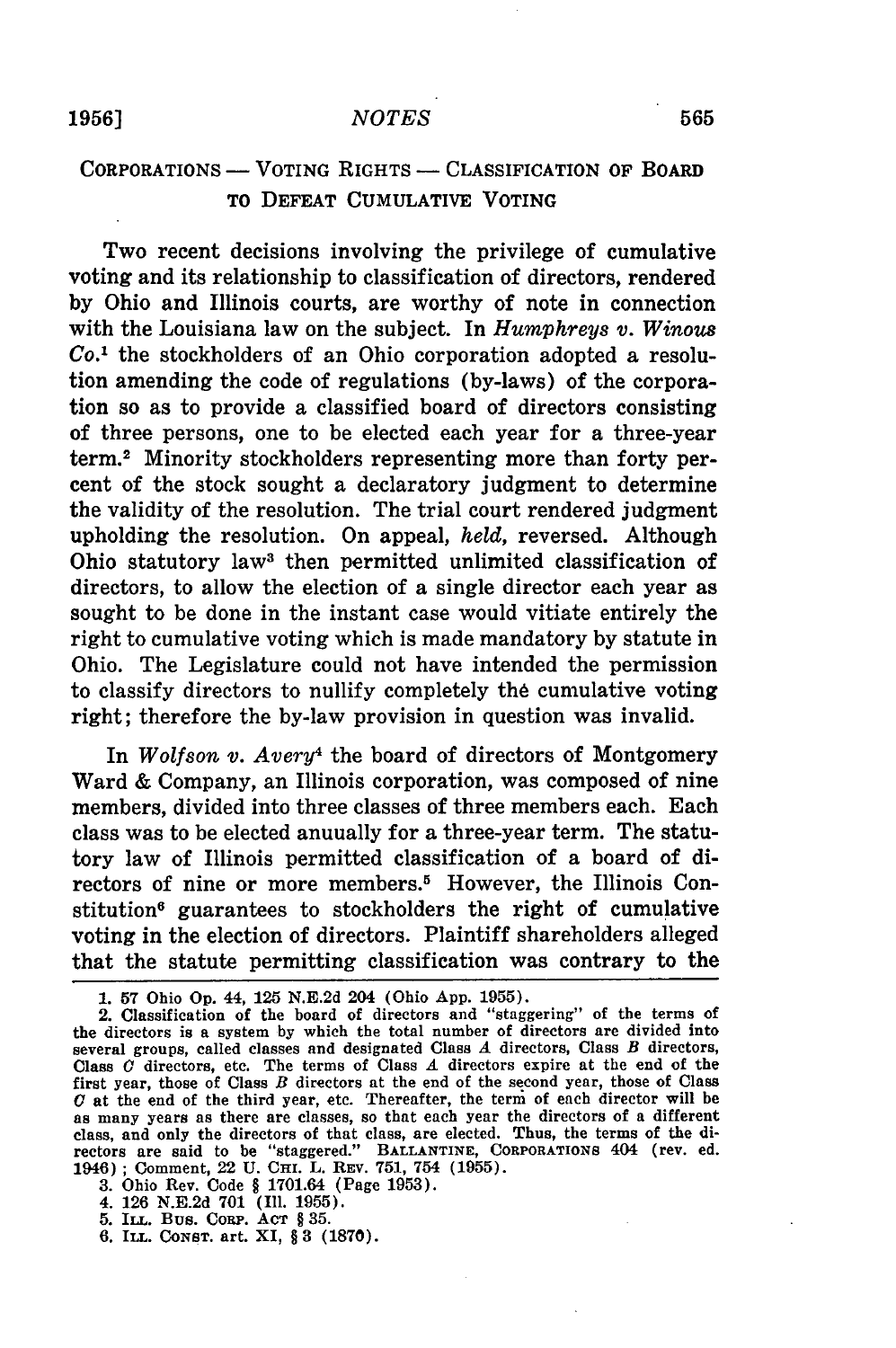constitutional provision. Judgment was rendered for the plaintiff in the trial court. On appeal, *held,* affirmed. Since classification of the board would greatly impair the constitutional guaranty of cumulative voting, the statute permitting classification was invalid.

Cumulative voting permits a stockholder to cast as many votes as he has shares, multiplied by the number of directors to be elected. He may cast all of his votes for one candidate or distribute them among two or more candidates.<sup>7</sup> The purpose of cumulative voting is to afford the minority stockholders an opportunity of representation on the board of directors." Without it, the holders of a bare majority of the shares could elect the entire membership of the board and exclude the minority from participation in the management of the corporation.9 Cumulative voting cannot be employed in any shareholder action other than the election of directors **;1o** neither can it be employed when only one director is to be elected.<sup>11</sup> Consequently, in order for cumulative voting to be effective, all the directors to be chosen at any particular meeting must be voted for collectively and not by individual elections.<sup>12</sup> As the number of directors to be chosen increases, so do the minority's chances to gain representation, for the number of votes necessary for election of one director decreases proportionately.<sup>13</sup>

Since cumulative voting is unknown at common  $law<sub>14</sub>$ , the right can exist only where it is expressly provided by statute. State laws authorizing cumulative voting are of two types,

12. *Ibid.*

14. *In re* Brophy, 13 **N.J.** Misc. 462, 179 Atl. 128 (1935) **;** State *ex rel.* Swanson v. Perham, 30 Wash.2d 368, 191 P.2d 689 (1948).

**<sup>7.</sup> LA.** R.S. 12:32B (1950) **; BALLANTINE,** CORPORATIONS 404 (rev. ed. 1946) **;** Wright v. Central Calif. Water Co., **67** Cal. **532, 8** Pac. **70 (1885);** Pierce v. Commonwealth, 104 Pa. St. **150 (1883).**

**<sup>8.</sup>** Maddock v. Vorclone Corp., **17** Del. **Ch. 39,** 147 Atl. **255 (1929) ; BALLAN-TINE, CORPORATIONS** 404 (rev. ed. 1946).

<sup>9.</sup> BALLANTINE, CORPORATIONS 404 (rev. ed. 1946).<br>10. Western Cottage Piano & Organ Co. v. Burrows, 144 Ill. App. 350 (1908)<br>Bridges v. Staton, 150 N.C. 216, 63 S.E. 892 (1909).<br>11. See Wright v. Central Calif. Water Co., 6

This was the basis of the decision in Humphreys v. Winous Co., **57** Ohio **Op.** 44, **125 N.E.2d** 204 (Ohio App. **1955).**

<sup>13.</sup> **BALLANTINE, CORPORATIONS** 404 (rev. ed. 1946): "If there are five vacancies to be filled, each share of stock may be voted five times for one individual to fill one vacancy, instead of one vote per share for each of the five vacancies. If there are five directors to be chosen and one-fifth of the shares are voted for one nominee, he is practically assured of getting a place on the board, while if only three directors are to be chosen one-third of the shares would be required for the same assurance."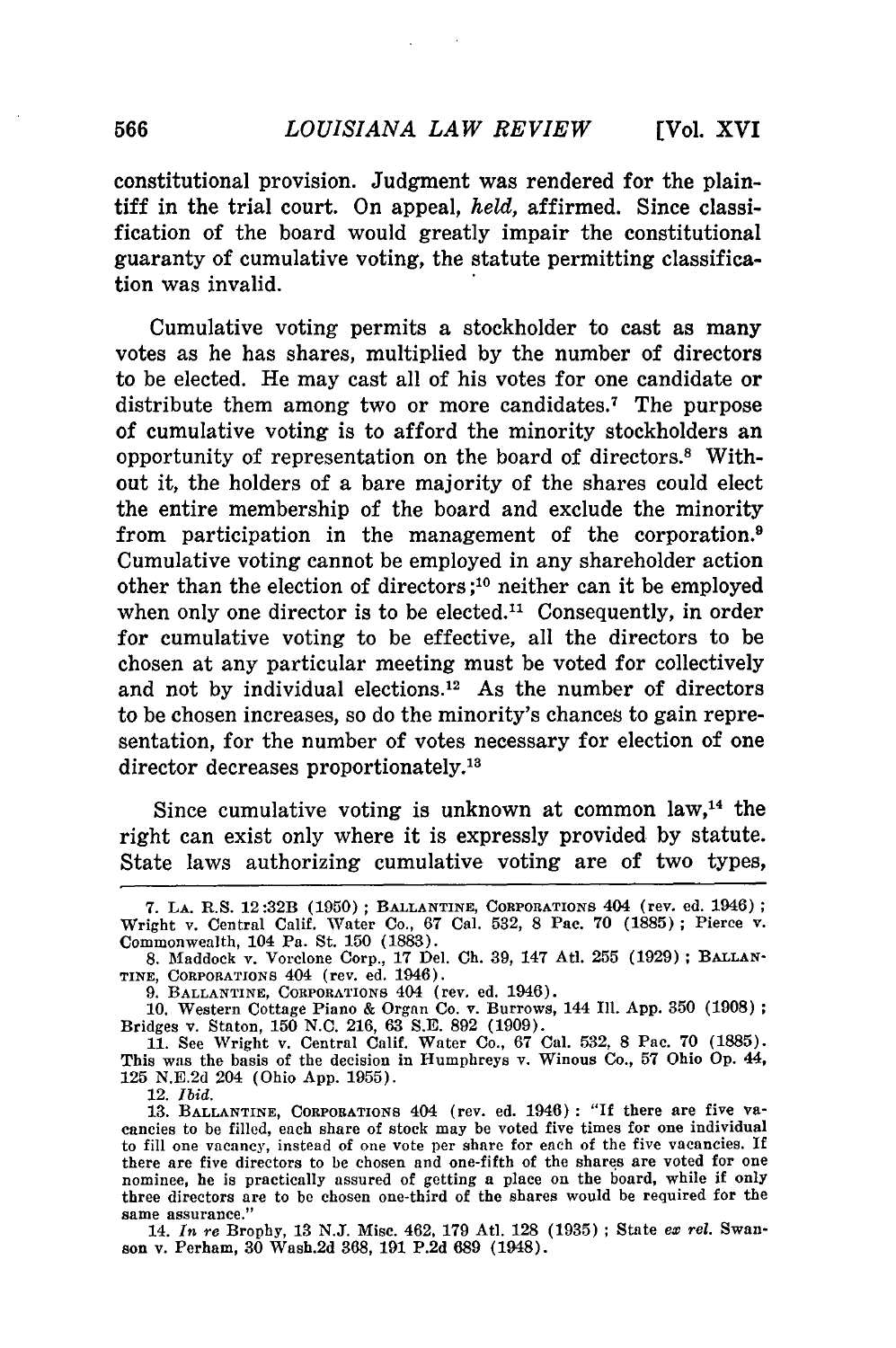#### *NOTES*

namely, "mandatory" and "permissive."<sup>15</sup> Where the state constitution or statute is "mandatory," cumulative voting rights cannot be removed by charter or by-law provisions.<sup>16</sup> On the contrary, where the state statute is "permissive," as in Louisiana,17 cumulative voting is authorized only if the charter or bylaws of the corporation provide for it,<sup>18</sup> or in some cases, do not prohibit it.<sup>19</sup> In states having "mandatory" provisions, certain means have been employed by the majority shareholders in an atiempt to circumvent or nullify the requirement for cumulative voting.20 For example, where the minority shareholders have already chosen their directors, board meetings are sometimes replaced by "informal discussions" among majority directors. In other instances, committees without minority representation are appointed by the board to perform acts of management. In small corporations, to the extent that it is legally possible to do  $so,^{21}$ the board may relinquish its policy-making powers to the officers of the corporation, thereby excluding the minority from participation in management. Again, if the majority has the power to remove directors without cause, it may seek to deprive the minority of its representation on the board by removing the director who was elected by the minority through cumulative voting.<sup>22</sup> Through other devices, the majority may seek to prevent the minority group from effectively utilizing its privilege of cumulative voting. For example, a reduction of the number of directors to be elected will make it proportionately more difficult for the minority group to cumulate enough votes to elect a director.23 Classification of the board with the resultant

20. The devices listed here, which are used to effect this end, are discussed more fully in Comment, 22 **U.** CHI. L. **REV. 751 (1955).**

21. The directors cannot completely abdicate their authority to a committee or **588** (7th Cir. **1930),** *cert. denied,* **282 U.S. 893 (1930).**

22. Comment, 22 **U. CHI. L. REV. 751, 752 (1955).** There is authority, how- ever, for the proposition that adoption of a cumulative voting provision will restrict ever, for the proposition that adoption of a cumulative voting provision will restrict a pre-existing power of removal without cause so as to prevent use of this device to deprive the minority of their representative on the board of directors. *In re* Rogers Imports, Inc., **116 N.Y.S.2d 106** (Sup. Ct. **1952).** In Louisiana a director elected **by** virtue of cumulative voting cannot be removed except for cause. **LA.** R.S. 12:34C(4) **(1.950) : "If** a director has been elected **by** the exercise of the privilege of cumulative voting, such director may not be removed under the provisions of this paragraph except for cause."

**23. BALLANTINE, CORPORATIONS** 404, **n.** 21 (rev. ed. 1946) **:** Comment, 22 **U.** Cur. L. **REV. 751,** 754 **(1955).**

**<sup>15.</sup> BALLANTINE,** CORPORATIONS 406 (rev. ed. 1946) ; Comment, 22 **U. CHI.** L. **REV. 751 (1955).**

**<sup>16.</sup>** See note **15** *supra.*

**<sup>17.</sup> LA.** R.S. 12:32B **(1950).**

**<sup>18.</sup>** See note **15** *supra.*

**<sup>19.</sup>** See, *e.g.,* **TEXAS Bus. CORP. ACT art. 2.29D, Texas Laws 1955, c.** 64.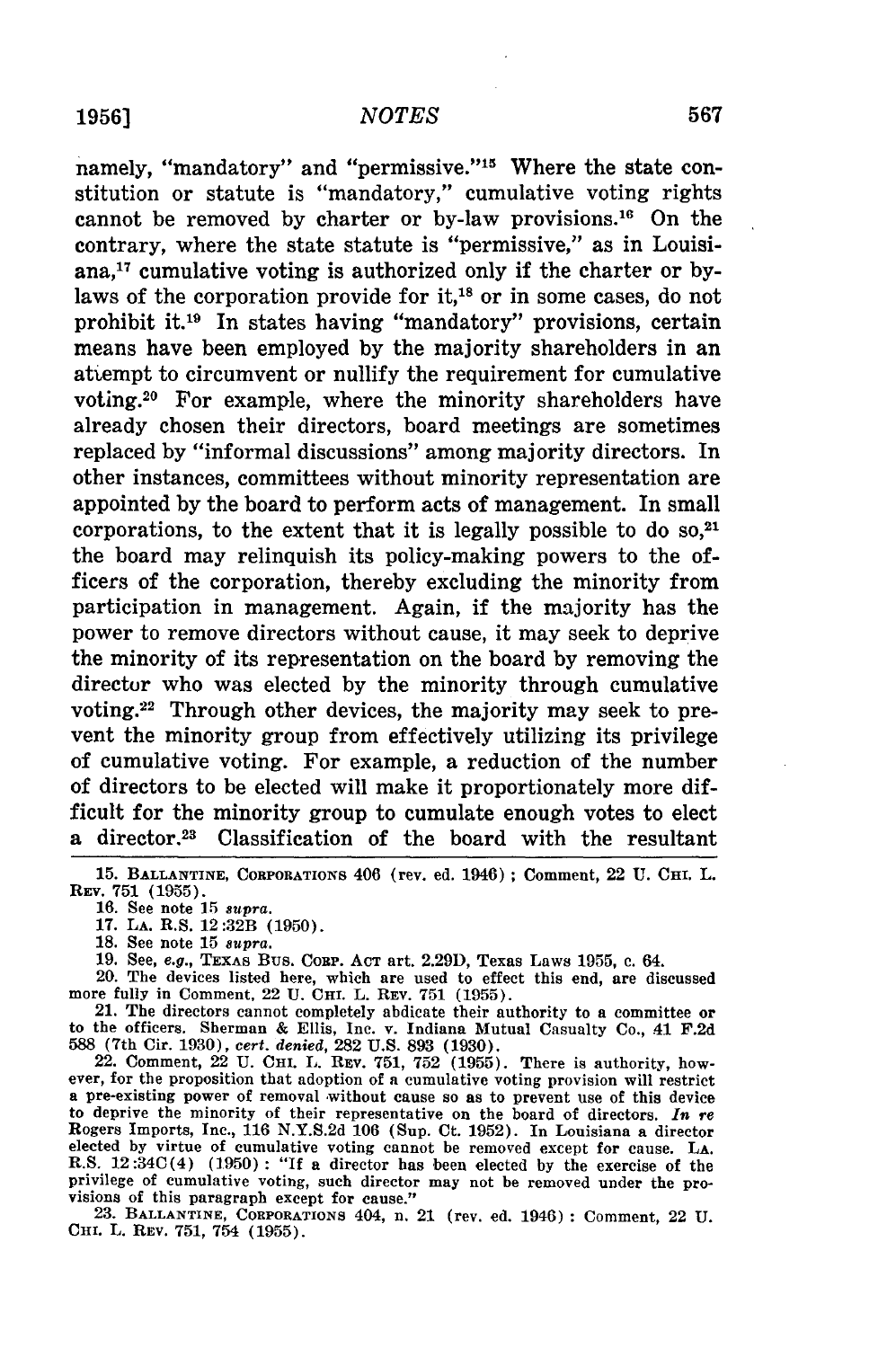"staggering" of the terms of its members achieves a similar result, since it decreases the number of directors to be elected each year.<sup>24</sup>

The instant cases involved attempts to classify the respective boards and "stagger" the terms of the directors so that only one-third of the board would be elected each year and the effect of cumulative voting neutralized or greatly diminished. It should be noted that in both cases the state corporation laws permitted classification of the board. 25 The Ohio court felt, however, that to permit classification where a three-man board was concerned would result in a violation of the more specific prohibition in its statutes against restricting or qualifying the right of cumulative voting.26 It did not, it would seem, entirely invalidate the use of classification where its adoption would not completely nullify cumulative voting, because unlike the Illinois decision, only a *by-law* was invalidated and not the *statute* permitting classification. Thus **by** implication a fact situation such as found in the *Wolfson* case might be proper in Ohio.<sup>27</sup> On the other hand, the Illinois court went much further and invalidated its classification *statute* because under its Constitution<sup>28</sup> any impairment of the right to vote cumulatively was not allowed and

25. OHIO REV. CODE § 1701.64 (Page **1953)** ; **ILL.** Bus. CoRp. **ACT** § 35 (1933). 26. OHIO **REV. CODE** § 1701.58 (Page 1953).

27. This seems to be borne out by the change in the Ohio classification provision made in 1955 by the new Ohio Corporation Law which took effect after the *Winous* decision. OHIO REV. **CODE** § 1701.57(B) (Page, Supp. 1955). Under the new law, each class of directors must be comprised of no less than three directors each. Since the mandatory cumulative voting requirement is continued in effect, it would appear the Ohio Legislature intended that so long as classification does not do away with cumulative voting entirely, it is permissible. See *Final Report of the Corporation Law Committee of the Ohio Bar Association* following the new statutory section to the effect that the change was made to meet the objection that under the old law it was possible for a three-man board to be so classified that only a single director need be elected annually and he would in all cases be elected by a majority vote.

**28.** ILL. **CONST.** art. XI, § **3** (1870).

<sup>24.</sup> **BALLANTINE, CORPORATIONS** 404 (rev. ed. 1946) ; Comment, 22 **U. CH.** L. REV. 751, 754 **(1955).** The effect of such reduction was cogently explained in the *Wolfson* **case:** "In an election of a full board of nine directors, the owners of 10 per cent of the stock voted, plus one share, could elect one out of the nine directors to be elected. On the other hand, if the board of directors is classified so that only three members are elected each year, it would require 25 per cent of the stock voted, plus one share, to gain a single seat on the board. Where all nine members are elected at once, a minority holding 49 per cent of the stock could elect four .... If only three members of the board are elected each year, however, the holders of 49 per cent would be able to elect only one director at each election, and could never have more than three directors on the board at one time . **. .** . It is evident therefore, that as the number of directors up for election decreases the number of share votes necessary to elect one director increases." Wolfson v. Avery, 126 N.E. 701, 704 **(I1.** 1955), citing WILLIAMS, **CUMULATIE VOTING** 48-49 (1951).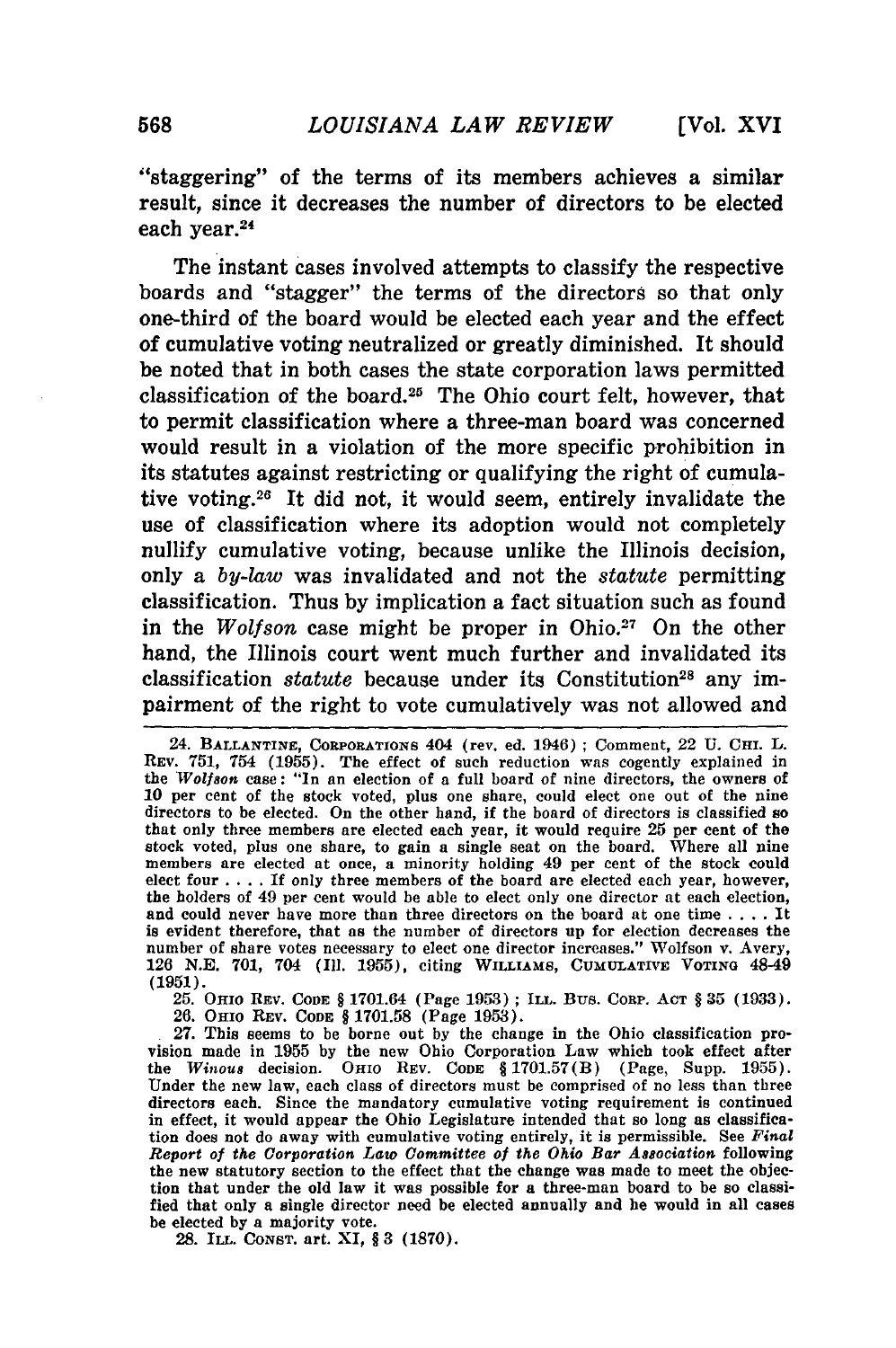it had no doubt that classification of directors did that very thing.

Louisiana Revised Statutes of **1950** 12:32B states that "the articles [of incorporation] *may provide* that in the election of directors each shareholder of record shall have the right" to vote cumulatively.29 (Emphasis added.) Unlike the provisions in the instant cases, the privilege of cumulative voting is thus permissive and not mandatory. Since the privilege must be set out in the articles of incorporation, it may be granted or denied as the incorporators may originally desire or as the requisite number of shareholders may later determine when amending the articles. Furthermore, classification of directors, while not spelled out, is permitted **by** section 34 of the Louisiana Corporation Act.30 Consequently classification schemes similar to either type adopted in the instant cases undoubtedly would be held valid in Louisiana. It stands to reason, that if the privilege of cumulative voting can be granted or denied *in toto,* a partial abridgement that might result from the proper adoption of a plan of classification could not be invalid. The sole statutory protection given to minority shareholders in Louisiana if cumulative voting is permitted is the prohibition against removal of a director elected by cumulative voting, except for cause.<sup>31</sup> This, at least, would effectively bar the majority shareholders from excluding the minority shareholders from participation in management once **the** minority had elected its representatives. One other mode of protection for the minority having cumulative voting privileges suggests itself. The minority can insist at the time of incorporation or upon amendment of the articles that the articles provide a nearly unanimous vote be required to amend the articles with respect to the method of selection and changing the number of directors.<sup>32</sup> True, this insistence

**32. A 95%** requirement is suggested as probably being the safest provision. **A** lower one might permit the majority to muster enough votes to amend the articles; a requirement of unanimity might be challenged as invalid. However, a requirement of unanimity to abolish or restrict cumulative voting might **be** upheld **by** the court because it would not result in a stalemate of corporate action. **LA.** R.S. 12:42B **(1950)** authorizes any number over a majority that the incorporators may

 $\alpha$ 

 $\mathbf{I}$ 

**<sup>29.</sup> LA.** R.S. 12:32B **(1950).**

**<sup>30.</sup>** See *id.* 12:34B, which provides in part: "The names, *classifications,* and terms'of office of the first directors may **be** stated in the articles." (Emphasis added.) and *id.* 12:34C: "The number, *classifications,* qualifications, terms of office, manner of election, time and place of meeting, and the powers and duties **of** the directors may, subject to the provisions of this Chapter, **be** prescribed **by** the articles or by-laws." (Emphasis added.) **31.** *Id.* **12:34C(4).**